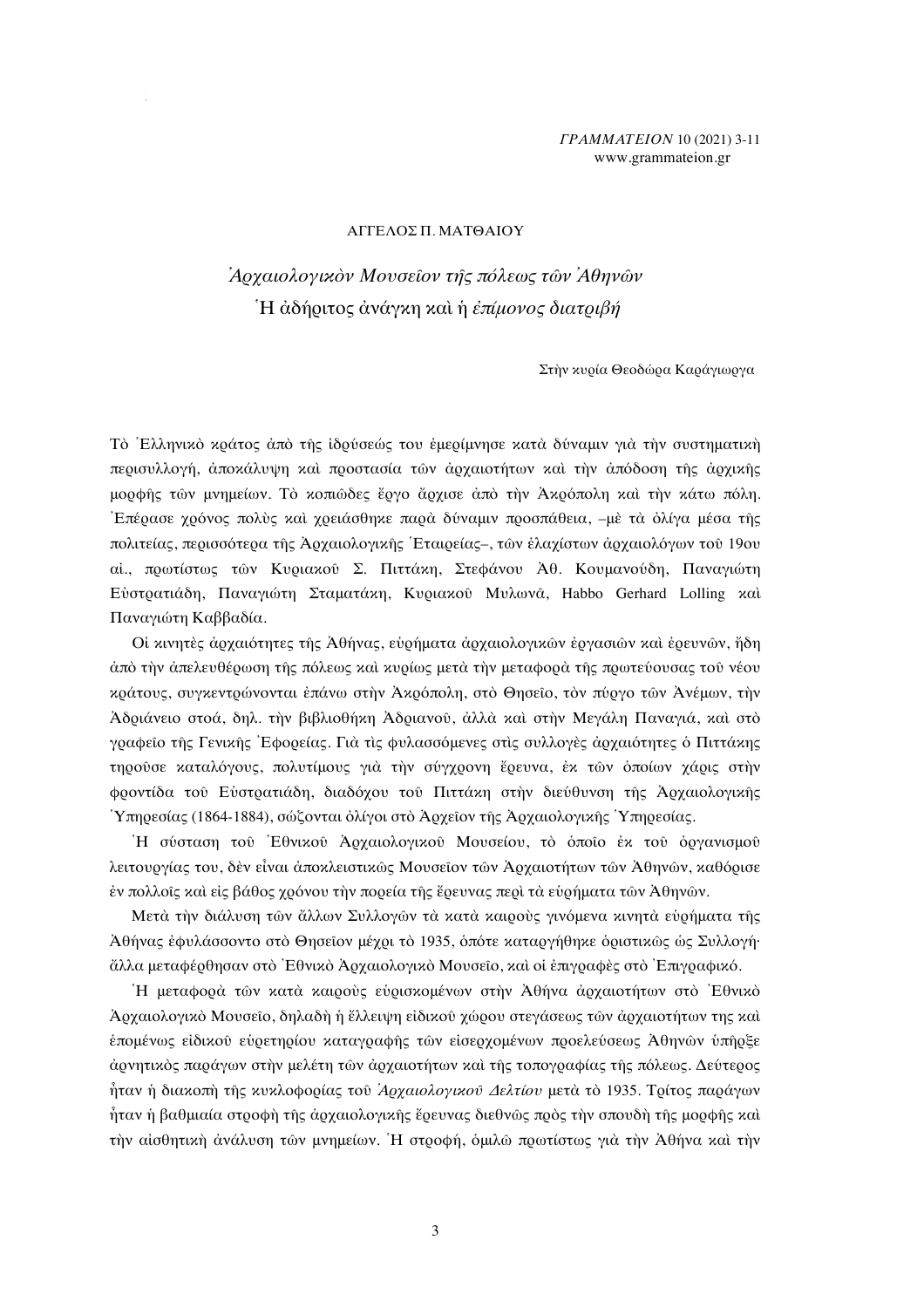## ΑΓΓΕΛΟΣ Π. ΜΑΤΘΑΙΟΥ

Αττική, δεν άφησε ανεπηρέαστο, όπως έγει αποδειγθή, το αργαιολογικό έργο· δεν προείγε πλέον ή άρχαιολογία των όδων και των άγυιων.

Οι τρείς αρνητικοί παράγοντες που εξέθεσα επέδρασαν καθοριστικά στην αρχαιολογική έρευνα της Αθήνας, ώστε πολύ όλιγώτερες πληροφορίες γιά τις συνθηκες και τον τόπο εύρέσεως των μνημείων κατά τον μεσοπόλεμο να είναι πρόσφορες απ' ὄ,τι λ.χ. για τους χρόνους αμέσως μετά την ίδρυση του Ελληνικού κράτους και μέχρι την παραίτηση του Εύστρατιάδη άπό την γενική έφορεία το 1884. Προ τούτοις τοπογραφικές πληροφορίες που θά συνδυάζονταν εύχερώς με άλλες παλαιότερες έμειναν ανεκμετάλλευτες και είναι δύσκολο πλέον νὰ ἀνακληθούν.

Στην τοιακονταετία 1960-1990 το έονο της Αογαιολογικης Υπηρεσίας καθορίστηκε από την έκρηξη της οίκοδομικής δραστηριότητος και τα λογής μικρότερα ή μεγαλύτερα τεχνικα έργα· δέν πίεζαν μόνον οι έργολάβοι άλλά και ή ΔΕΗ, ή Εταιρεία Υδάτων, ο ΟΤΕ, και το Υπουργείο Δημοσίων ἔργων. Οι ἀρχαιολόγοι της Υπηρεσίας ἀγωνίζονταν νὰ περισώσουν, νὰ άνασκάψουν και να καταγράψουν.<sup>1</sup>

Ή μεγάλη αὔξηση τῶν εὐρημάτων ἐδημιούργησε τὴν ἀνάγκη τῆς συστάσεως ἀποθηκῶν γιὰ την φύλαξη των αρχαίων και της ευρετηριάσεως των, καθως και της συντάξεως ετησίας έκθέσεως του έργου της Υπηρεσίας, πράγμα που επετεύχθη με την επανέκδοση από το 1960 τού Αρχαιολογικού Δελτίου.

Παρά ταύτα ή πιεστική οίκοδομική και άλλη δραστηριότητα, ή πληθώρα των ευρημάτων, ή έλλειψις επαρκούς χρόνου για την μελέτη των ανευρισκομένων οδηγούσε κατ' ανάγκην στην έλλιπή έκμετάλλευση τῶν παρεχομένων πληροφοριών και στον σχηματισμο άτελούς εικόνος της αρχαίας πόλεως. Σε αυτήν συνέτειναν η έλλειψη κεντρικού σχεδιασμού και η απαξίωση των παλαιών πληροφοριών του 19ου αίώνος, τις όποιες μεγάλη μερίδα της έρευνας θεωρούσε άναξιόπιστες. Επίστευαν τότε οι άρχαιολόγοι ότι άρκουσαν οι δύο εξαίρετες μονογραφίες του I. Τραυλού.<sup>2</sup> Θεώρησαν περιττή την ιδίαν αναδίφηση της παλαιάς βιβλιογραφίας, την οποίαν δμως ό Τραυλός μετά πάσης έπιμελείας είχε διατρέξει και άφειδώς παρείχε στα έργα του. Έάν οί άργαιολόγοι συνεδύαζαν τὰ νέα εὐοήματα μὲ τὶς πληροφορίες τῶν δημοσιεύσεων του Πιττάχη και των άλλων παλαιών αρχαιολόγων του 19ου αι., ή πρόοδος της έρευνας θα ήταν μεγαλύτερη, και ή άσκηση του αρχαιολογικου έργου ασφαλώς αποτελεσματικώτερη.

Οί «σωστικές άνασκαφές» την δεκαετία τού '60 διά των άκινήτων καταλοίπων και των κινητών εύρημάτων πού έφεραν στό φώς, τροποποιούσαν άλλά και επλούτυναν κατά πολύ τον συγκροτούμενο από τα όρατα μνημεία και τις θέσεις των ανασκαφων αρχαιολογικό χάρτη των Αθηνών· ετίθετο εναργώς πλέον το ζήτημα της ενοποιήσεως των αρχαιολογικών χώρων.

"Ήδη τὸ 1966 ὁ Ά. Παπαγιαννόπουλος-Παλαιὸς ἐπεσήμανε τὴν ἀνάγκη τῆς σταδιακῆς ένοποιήσεως των αρχαιολογικών χώρων από την Ακαδημία Πλάτωνος μέχρι το Παναθηναϊκό

<sup>1.</sup> Τα κύρια σημεία της επισκοπήσεως του έργου της Αρχαιολογικής Υπηρεσίας έχουν ήδη παρουσιασθή στο άρθρο του υπογραφομένου υπό τον τίτλο «Αγάπα το αργαίον σου ως σεαυτόν» στον τόμο Η αργαιολογία στην Ελλάδα του σήμερα. Μνημεία και άνθρωποι σε κρίση, Ποακτικά διεπιστημονικού συνεδρίου 19-20 Μαρτίου 2015, έπιμ. Χριστίνα Μητσοπούλου, Βαγγ. Νικολόπουλος, Μελίνα Φιλήμονος, Αθήνα 2016, 59-66.

<sup>2.</sup> I. Τραυλού, Πολεοδομική εξέλιξις των Αθηνών, Αθήναι 1960 J. Travlos, Pictorial Dictionary of Ancient Athens, London 1971.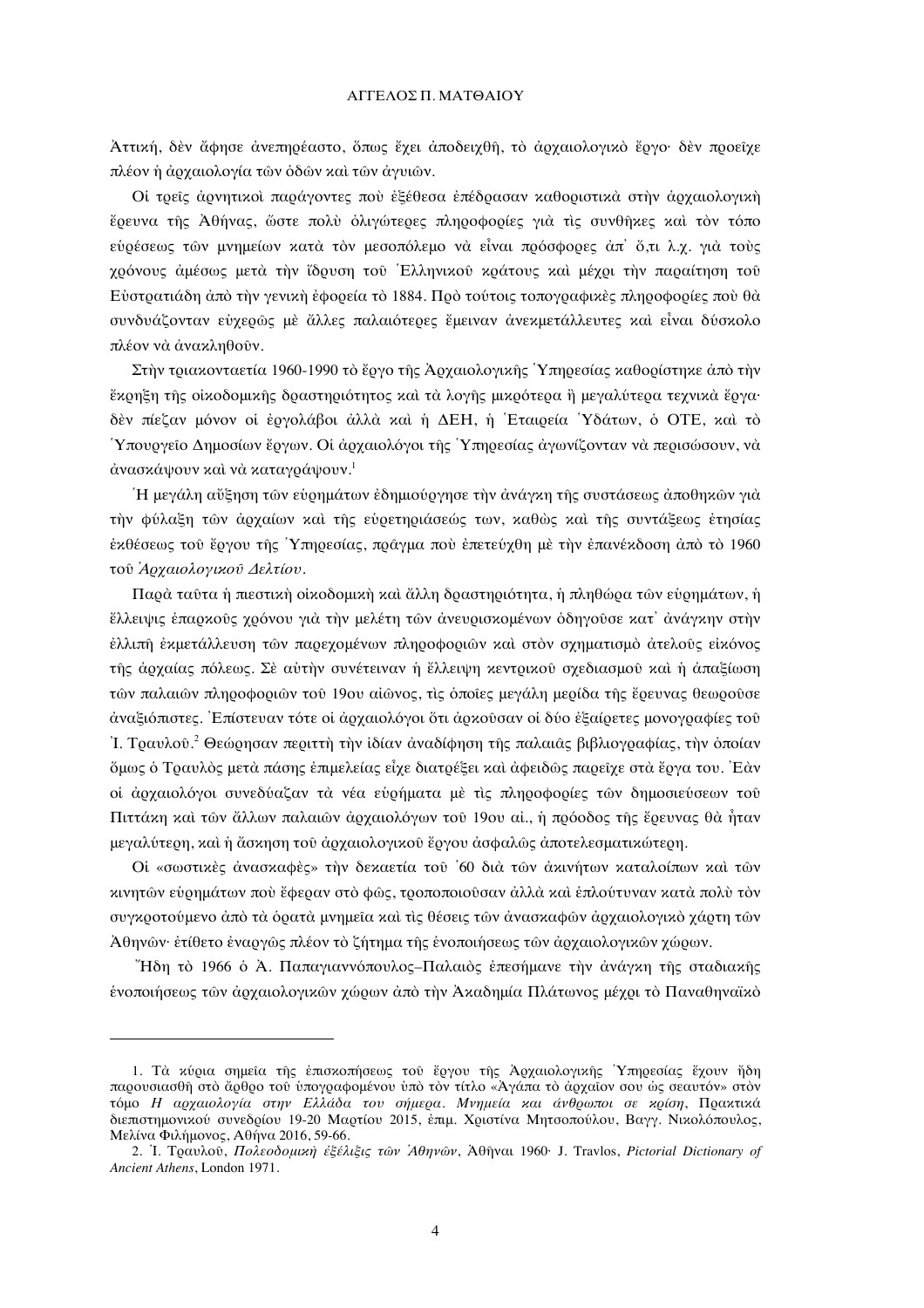Στάδιο, της βαθιμαίας αποκαλύψεως των μη ανεσκαμμένων τμημάτων τους και της εντάξεως των Μουσείων της Ακροπόλεως, της Αγοράς και του Κεραμεικού στο ένιαιο πλέον Μουσείο. Ο Παπαγιαννόπουλος ώς Μουσείο αντιλαμβανόταν όχι μόνον το περίκλειστο κτήριο, όπου εκτίθενται κινητά ευρήματα, άλλά και την ύπαιθρο, τους άρχαιολογικους χώρους με τα κατά καιρούς ευρεθέντα μνημεία. Τα προαναφερθέντα Μουσεία διά της αναθεωρήσεως της έκθέσεώς των και της έννοιολογικης συνδέσεως μεταξύ τους και προς τον ένοποιημένο πλέον άρχαιολογικό χώρο θα απήρτιζαν το ΜΟΥΣΕΙΟΝ ΤΩΝ ΑΘΗΝΩΝ. Το Μουσείο θα παρείχε, όπως έγραφε ο Παπαγιαννόπουλος: «την πληρεστέραν δυνατην έκ των πραγμάτων είκόνα της άρχαίας πόλεως εντεταγμένης... εναρμονίως είς το σχέδιον της συγχρόνου μείζονος πόλεως τών Αθηνών.»<sup>3</sup> Οι προτάσεις του επέρασαν απαρατήρητες, πολλώ δε μάλλον διότι δεν ανήκε στήν Αρχαιολογική Υπηρεσία. Ώστόσο και ένοποίηση αρχαιολογικών χώρων, ατελεστάτη βεβαίως, έγινε, και το ζήτημα τού Μουσείου των Αθηνών επανήλθε, κατά τρόπο μάλιστα πιεστικό.

Ποδς τὰ τέλη τῆς δεκαετίας τοῦ '80 τὰ ἀδημοσίευτα ἢ ἀπλῶς παρουσιασμένα, κάποτε καὶ άταύτιστα, -πάντως εύρετηριασμένα-, άρχαια των άποθηκων είχαν αύξηθή κατά πολύ. Ο όγκος των πληροφοριών, τόσο των αρχαιολογικών, όσο και των ιστορικών, κατήντησε δυσεκτίμητος.

Κατατοπιστική και έναργή εικόνα του κοπώδους ανασκαφικού έργου της Γ΄ Εφορείας Προϊστορικών και Κλασσικών Άρχαιοτήτων για την αντιμετώπιση των μεγάλων όδικών έργων, τών προβλημάτων χειρισμού άλλά και συνεργασίας με τους «αντιπάλους» δημοσίους φορείς, κυρίως τὸ Υπουργείο Δημοσίων ἔργων, καθώς και του ὄγκου του συσσωρευμένου νέου άρχαιολογικού ύλικού έδωσε το 1988 ή κυρία Θεοδώρα Καράγιωργα, προϊσταμένη τότε της Έφορείας, σε συνέντευξή της.<sup>4</sup>

Τὸ 1988 ή 89 με τον επιγραφικό Άλκη Οικονομίδη (1930-1991), εξαίρετο γνώστη των Αττικών ρητόρων και τών Αθηναϊκών πραγμάτων, επισκεφθήκαμε την αποθήκη της όδου Άρεως, την επιστασία της οποίας είχε η κυρία Μαρία Θεοχάρη· -με τον Οικονομίδη ήσαν γνώριμοι άπό παλιά-.<sup>5</sup> Περιηγηθήκαμε τον υπαίθοιο γώρο, κατάμεστον από επιγραφές των καλών της Έλλάδος χρόνων, όπως έλεγαν οι παλαιοί αρχαιολόγοι. Τριγυρίζαμε καί διαβάζαμε όνόματα Άθηναίων του 4ου αί., όταν ο Οίκονομίδης, έσκυψε, –ήταν πελώριος–, και μου είπε με

<sup>3.</sup> Βλ. Ανδρέα Παπαγιαννόπουλου-Παλαιού, Τὸ ἀρχαιολογικὸν πρόβλημα των Αθηνων, Πολέμων 8 (1965/66) 59. Είς μνήμην του Παπαγιαννόπουλου πρέπει να επισημανθή ότι και το ζήτημα της ένοποιήσεως των αρχαιολογικών χώρων των Αθηνών είχε συλλάβει στην ολότητά του και θεωρητικώς τεκμηριώσει και κυριώτατα είχε προδιαγράψει την πολύ «προοδευτική», ή, για να χρησιμοποιήσω μία λέξη του συρμού, «προχωρημένη» ιδέα του Μουσείου των Αθηνών, το όποιο θα περιελάμβανε τα ήδη τότε υπάρχοντα Μουσεία της Ακροπόλεως και του Κεραμεικού αναδιαμορφωμένα, και τούς άρχαιολογικούς χώρους ένοποιημένους, επρότεινε δηλαδή μιάν αποκατάσταση κατά το δυνατόν του φυσικού ιστορικού χώρου· βλ. ένθα άνωτ. 56-60. Δεν θα κουραστώ να επαναλαμβάνω ότι το «νεοπλουτικόν βλαχούργημα» το νέο Μουσείο της Ακροπόλεως πέραν του ότι προσβάλλει με τον όγκο του την τάξη μεγέθους, τόσο του ίερου βράχου, όσο και της παλαιάς συνοικίας της Αθήνας, της Πλάκας, αλλά και της γειτονικής πρός το Μουσείο περιοχής, έρχεται σε πλήρη αντίθεση πρός την πράγματι προοδευτική ιδέα του «Μουσείου των Αθηνών», όπως την συνέλαβε και την διατύπωσε ο Παπαγιαννόπουλος· βλ. και τα σχόλια του υπογραφομένου, ΗΟΡΟΣ 8-9 (1991-92) 315-316.

<sup>4.</sup> Θ. Καράγιωργα-Σταθακοπούλου, Δημόσια έργα και ανασκαφες στην Αθήνα τα τελευταία πέντε γρόνια,  $HOPO\Sigma$  6 (1988) 87-106.

<sup>5.</sup> Την επίσκεψη και τα λόγια του Οικονομίδη έχω μνημονεύσει ήδη, στο άρθρο υπό τον τίτλο «Άγάπα τό άρχαΐον σου ώς σεαυτόν», βλ. την σημ. 1· σκοπίμως τα επαναλαμβάνω εδώ.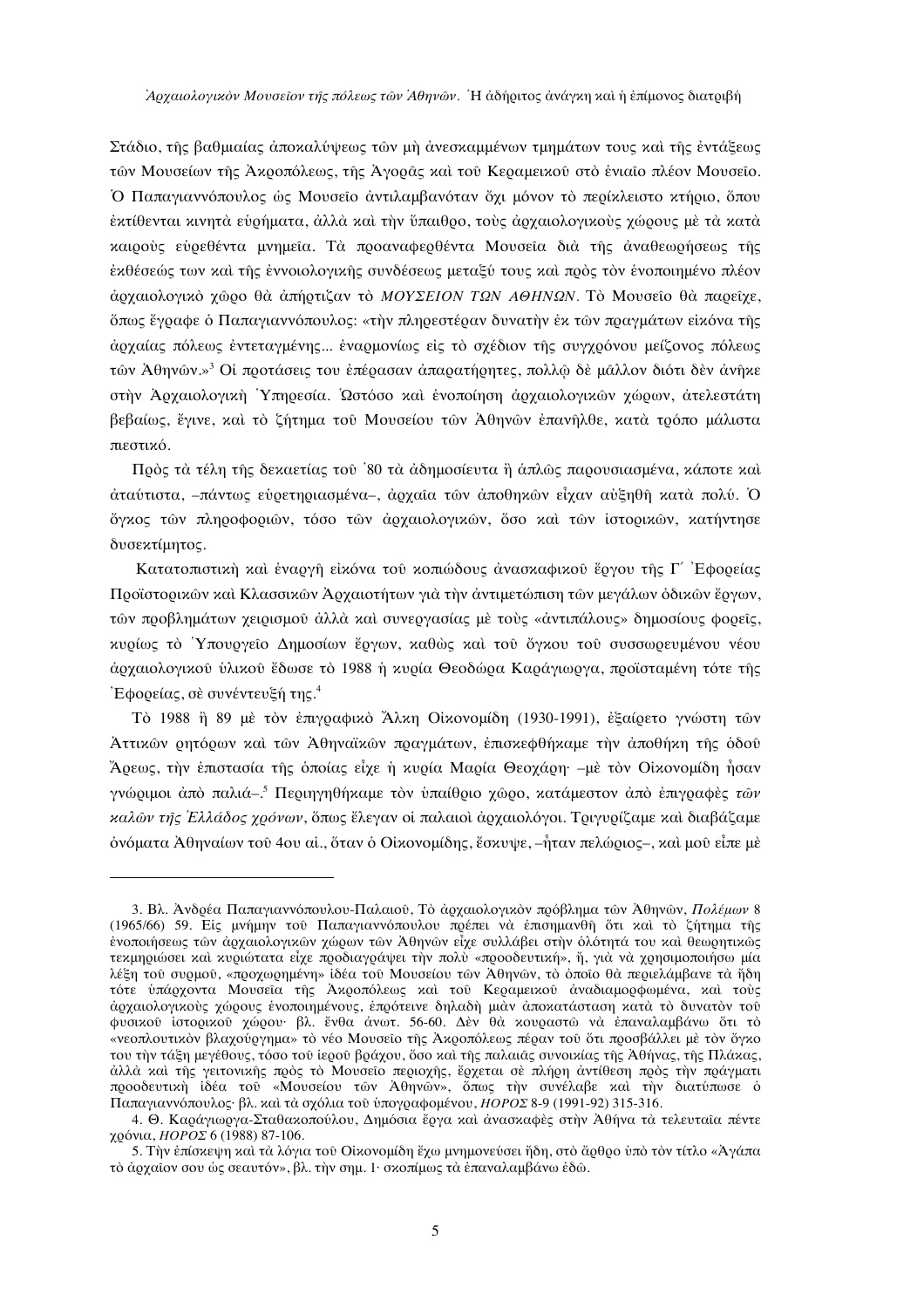## ΑΓΓΕΛΟΣ Π. ΜΑΤΘΑΙΟΥ

γαμηλή, συγκινημένη φωνή: «Παιδί μου, έδω βρίσκεται όλη η Ίστορία των Αθηνών». Ο ζητητικός αναγνώστης, ἃς προβάλη την φράση στο νέο, τεράστιο και πάλι ύλικό πού σωρεύθηκε αργότερα από τις ανασκαφές των έργων του υπογείου σιδηροδρόμου (Μετρό).

Ή δημοσίευση του άγνωστου ή άπλώς παρουσιασμένου ύλικου, τείνει να σκεφθή κανείς, ίκανοποιεί μόνον το ενδιαφέρον της έρευνας και καλύπτει την ακατάσχετη και πιεστική δίψα, μάλιστα των ξένων αρχαιολόγων, για τα νέα ευρήματα. Όμως δια της ταυτίσεως και δημοσιεύσεως, άφ' ένος προστατεύονται καλύτερα τα άρχαια· όταν είναι κάτι άγνωστο και άταύτιστο είναι ώσει άνύπαρκτο. Αφ' έτέρου ή γνώση επιτρέπει την καλύτερη διεξαγωγή της άνασκαφής και υποβοηθεί την άσκηση του άρχαιολογικου έργου. Όπως έλεγε ο δάσκαλός μου Στέφανος Ν. Κουμανούδης, «ποέπει κανείς να είναι ποοετοιμασμένος, διότι δεν ξέρει πότε θα έλθη, διά του νέου ευρήματος, η επόμενη πληροφορία»· άλλως, δεν είναι είς θέσιν να ερμηνεύση την ανασκαπτόμενη έμμεση πληροφορία, έκ της φύσεώς της δυσάγρευτον.

Ο όγκος του σωρευομένου υλικου, ή έκ των πραγμάτων άδυναμία συστηματικής μελέτης, ή συνειδητοποίηση ότι τὸ ἐπίπεδο τῶν γνώσεών μας γιὰ τὴν πόλη τῶν ἀργαίων Ἀθηνῶν, τὴν τοπογραφία, τον οίκοδομικό ίστό, τα ίερα και τα νεκροταφεία της υπολείπεται κατά πολύ από τις έν δυνάμει προκύπτουσες πληροφορίες όδήγησαν, πιστεύω, την κυρία Καράγιωργα, ποσϊσταμένη τότε της Εφορείας Αργαιοτήτων Αθηνών, να προβάλη και να υποστηρίξη σταθερά το αΐτημα πρός την πολιτεία της ίδρύσεως Αρχαιολογικού Μουσείου της πόλεως των  $A\theta\eta\gamma\hat{\omega}\gamma$ .

Τὸ αἴτημα, ἀπότοκο ούσιαστικής και επιτακτικής ανάγκης, τόσο επιστημονικής ὄσο και διοικητικής, διατυπώθηκε με πρόταση της τότε Γ' Εφορείας, συνταχθείσα και υπογραφόμενη άπό την κυρία Καράγιωργα, πού ύπεβλήθη τον Μάρτιο τού 1986 συνοδευόμενη από πλήρη τεκμηρίωση. Ορίζεται έκει ότι το Μουσειο των Αθηνών προορίζεται να στεγάση όλα τα ευρήματα των ανασκαφων της Αργαιολογικής Υπηρεσίας στην πόλη των Αθηνών τα τελευταία 25 χρόνια, άλλά και ὄσα πρόκειται να γίνουν στο μέλλον· επίσης τα αρχεία καταγραφής και έκεινα των ήμερολογίων, των σχεδίων και των φωτογραφιών· τα εργαστήρια συντηρήσεως, και τους γώρους μελέτης του υλικου· τέλος τους γώρους εκθέσεως στο κοινό συνόλων, πού θα αναπαριστούν την πορεία της πόλεως από την 3η χιλιετηρίδα μέχρι τούς γριστιανικούς γρόνους. Μετ' εμφάσεως διευκρινίζεται ότι «το Μουσείο των Αθηνών δεν θα είναι Μουσείο μεμονωμένων έργων άρχαίας τέχνης· θα είναι ένα ιστορικό-άρχαιολογικό Μουσείο, όπου θά άνιχνεύεται ή ιστορία της πόλεως και θά άναδεικνύεται μέσα άπό τά εύρήματα των άνασκαφών και το συναφές έποπτικο ύλικό. Επειδή δε τα ευρήματα των άνασκαφών έχουν σημασία πρωτίστως ως συγκεκριμένες ενότητες αντικειμένων και ως σύνολα πληροφοριών θα πρέπει να αποκλεισθεί κάθε είδους διάσπαση υλικού, μεταξύ τών διαφόρων κατηγοριών άρχαίων...». Ως τόπος ιδρύσεως του Μουσείου, -συγκροτήματος άπό γώρους κλειστούς, ήμιστεγασμένους και υπαιθρίους που θα απαρτίζουν ένα σύνολο, συνδεόμενοι όργανικά μεταξύ τους-, προτείνεται τμήμα του άρχαιολογικου χώρου τής Άκαδημίας Πλάτωνος, διότι άνήκει στο δημόσιο, έχει έρευνηθή και γειτνιάζει με διατηρημένα λείψανα άρχαιοτήτων.

Χάρις στην έδραία τεκμηρίωση, άλλά και την αταλάντευτη απόφαση, το έγνωσμένο επιστημονικό και διοικητικό κύρος, την επιμονή και την παρρησία της υπευθύνου συντάκτιδος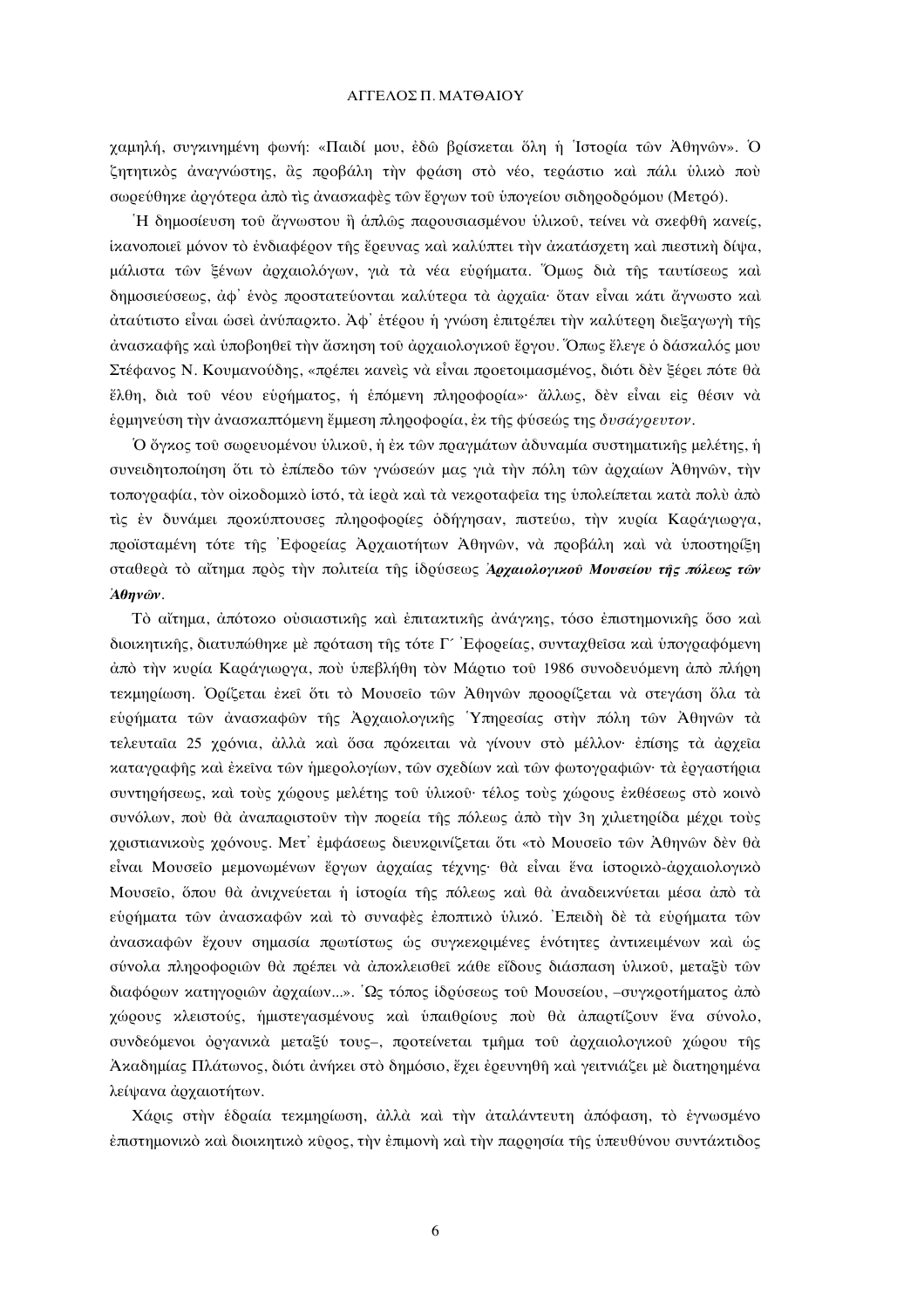ή πρόταση έγινε δεκτή άπό την πολιτική ήγεσία του Υπουργείου και σχετική άπόφαση, μετά πολλήν και επίμονον διατριβήν της εφόρου, εξεδόθη μετά τρία έτη, τον Απρίλιο του 1989.<sup>6</sup>

Η απόφαση ώστόσο δεν ύλοποιήθηκε παρά τις παραστάσεις της κυρίας Καράγιωργα προς τὸ Υπουργείο. Τὸ νέο Μουσείο Άκροπόλεως ἀπορρόφησε ὅλες τις δυνάμεις, ἔμψυχες και ύλικές.

Ένα άκόμη ποόγοαμμα συνδεόμενο εὐθέως ποὸς τὸ Μουσεῖο τῶν Ἀθηνῶν ἐσχεδίασε καὶ έπεδίωξε ή κυρία Καράγιωργα έπιβαλλόμενο άπό την έπιστημονική δεοντολογία, και έπιτασσόμενο άπό το ύπηρεσιακό καθήκον γιά την άσκηση του αρχαιολογικού έργου· την έκδοση επιστημονικής σειράς υπό τον τίτλο Αθήναι, στην όποία θα δημοσιεύονταν αυτοτελώς και κατά θεματικές ένότητες τα ευρήματα. λ.γ. τα τείγη, τα νεκροταφεία, τα έργαστήρια, κλπ. καί θὰ ἐδίδετο ή σύνθεση και τὰ πορίσματα της ἔρευνας. Είναι καίριο πληγμα εις βάρος και τών αρχαιοτήτων τών Αθηνών και του έργου της Υπηρεσίας ότι το πρόγραμμα δεν έτελεσφόρησε.

Την πενταετία 1992-97 κυριάργησαν τα μεγάλα έργα για τον υπόγειο ηλεκτρικό σιδηρόδρομο, το λεγόμενο Μετρό. Στο ήδη υπάρχον στις αποθήκες υλικό προσετέθη πολλαπλώς πολλαπλάσιο.

Εἶναι ἐπιτακτικὴ ἀνάγκη καὶ ἐπιστημονική, ἀλλὰ καὶ διοικητική, ὑπογρέωσις ἡ συστηματικὴ μελέτη και δημοσίευσις του από εξηκονταετίας σχεδόν σωρευομένου στις αποθήκες άρχαιολογικού ύλικού, σε όλίγες περιπτώσεις δημοσιευμένου, έν πολλοίς άπλως μνημονευομένου, ή και όλως άγνώστου, μεγίστου τεκμηρίου της αρχαιολογίας και ιστορίας τών Αθηνών.

Ή αναλυτική δημοσίευση του συνόλου, παλαιού και νέου, φαίνεται απέραντος, και άπαιτείται ή κατάρτησις μακροπνόου προγράμματος· στο άμεσο μέλλον δυνατή είναι μόνον ή συνοπτική κατά τοπογραφικές ένότητες παρουσίαση του υλικού.<sup>7</sup>

Ή έπείγουσα άνάγκη και ή επιβαλλομένη ριζική αντιμετώπισις του μεγάλου και πιεστικού αύτου προβλήματος καθιστά επίκαιρο και θέτει και πάλι επι τάπητος το επίμονο αΐτημα της ίδούσεως του Αργαιολογικού Μουσείου της πόλεως των Αθηνών.

Πιστεύω ανραδάντως ότι ή ίδρυσις του Μουσείου παραμένει επιστημονική, διοικητική και εθνική επιταγή, πολλώ δε μάλλον σήμερα λόγω της ενοποιήσεως των Εφορειών των Αθηνών.<sup>8</sup> της μεταφοράς και αναδιατάξεως των αποθηκών τους και της συνεπανόμενης πολύ πιθανης άναμοχλεύσεως των άρχείων τους· τέλος, διότι οι παλαιότεροι άρχαιολόγοι που επι μακρόν έργάσθηκαν στις Εφορείες και έγνώριζαν άπό πρώτο χέρι τις άνασκαφες των τριάντα και πλέον τελευταίων έτων, τα οικόπεδα, τους τόπους, τα αρχαία και τις αποθήκες έχουν άποχωρήσει άπό την Υπηρεσία.

Την ίδουση του Αρχαιολογικού Μουσείου της πόλεως των Αθηνών, ως είδικης περιφερειακής μονάδος της Αρχαιολογικής Υπηρεσίας, πρέπει απαραιτήτως να συνοδεύη ή σύσταση

<sup>6.</sup> Τὰ του Μουσείου εκθέτει συνοπτικώς η κ. Θεοδώρα Καράγιωργα-Σταθακοπούλου, βλ. Αργαιολογικά των Αθηνών. Μικοά κείμενα. 1985-2016, (Ελληνική Επιγραφική Έταιρεία), Αθήναι 2017, 81-83.

<sup>7.</sup> Βλ. Ά. Π. Ματθαίου, Σκέψεις για το ύλικο των σωστικών ανασκαφών, Γραμματείον 9 (2020) 5-6.

<sup>8.</sup> Το 2014 δια της ενοποιήσεως των Εφορειών κατηργήθησαν ακρίτως και άμαθως και είς βάρος των αρχαιοτήτων οι αυτοτελείς Α' και Γ' Εφορείες Προϊστορικών και Κλασσικών Αρχαιοτήτων. Στο ζήτημα της ένοποιήσεως αναφέρομαι έν συντομία και σε σχετικό σχόλιό μου, βλ. ΗΟΡΟΣ 26-31 (2014-19) 367.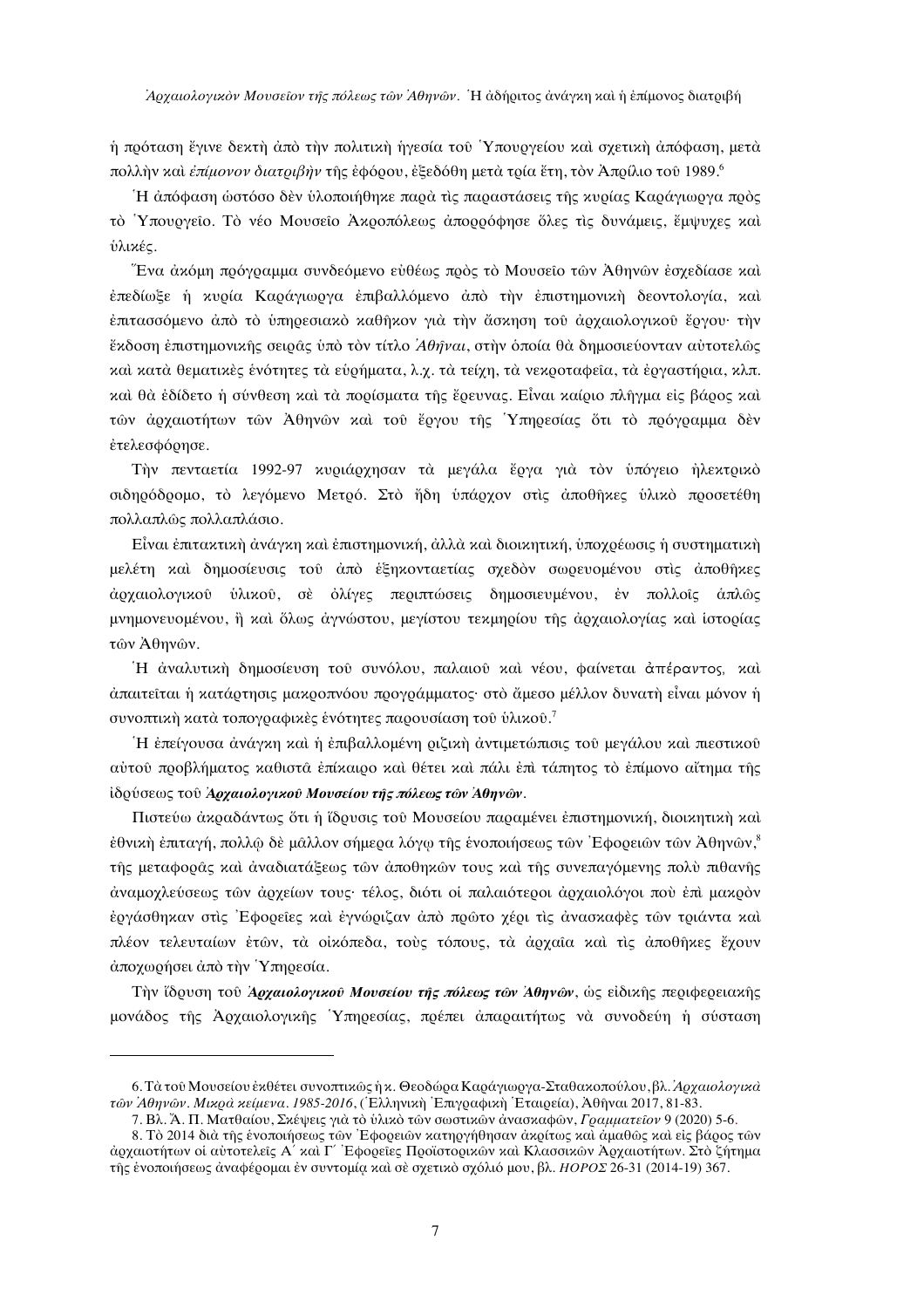ήλεκτρονικού τοπογραφικού Άργείου των Άθηνων, ὅπως ἀπὸ πολλων ἐτων και μετ' ἐπιμονής υποστηρίζω.<sup>9</sup> Η συγκρότηση του Άρχείου είναι απολύτως αναγκαία, είναι *όρος έκ των ών ουκ* άνευ, για την έπιτυχή λειτουργία του Μουσείου.

Τὸ ἠλεκτρονικὸ τοπογραφικὸ Ἀρχείο<sup>ιο</sup> των Αθηνων πρέπει νὰ συγκροτηθή α) κατὰ Έφορεία (πρώην Α΄ και Γ΄ Εφορείες Προϊστορικών και Κλασσικών Άρχαιοτήτων)· βάσει τών ήμερολογίων των ανασκαφών, ὄσων εκθέσεων έχουν δημοσιευθή, των Ευρετηρίων και των άρχείων, θα έγγραφούν συνοπτικώς κατά τοπογραφικές ένότητες οι σωστικές ανασκαφές· θα έγγραφούν έπίσης, και πάλι κατά τοπογραφικές ένότητες, και τα τυγαία ευρήματα, όσα δέν προέρχονται από ανασκαφές, αλλά ευρέθηκαν και παραδόθηκαν η δεσμεύθηκαν προερχόμενα άπό κατεδαφίσεις νεωτέρων κτισμάτων (λ.γ. στην Πλάκα) η κατασκευών η άπό άποχωματώσεις, έκσκαφές, κλπ.· β) κατά Μουσείο, βάσει του άρχείου και των Ευρετηρίων του· έννοω το παλαιό Μουσείο της Ακροπόλεως και το Έθνικο Αρχαιολογικο Μουσείο.

Η πλήρης αξιοποίησις του υλικού του προτεινομένου τοπογραφικού Αρχείου<sup>11</sup> μπορεί να έπιτευγθή μόνον μέ την συσγέτιση ποδς τὰ παλαιότερα ευρήματα, κυρίως του 19ου αί, και του πρώτου ήμίσεος του 20ου αί. Πρός τουτο ήδη έχει γίνει ίκανή σημαντική και ουσιώδης προεργασία από το Αρχείον των Μνημείων των Αθηνών και της Αττικής (ΑΡΜΑ), και τις μέχρι τώρα εκδόσεις του.<sup>12</sup> Το Αργείον, κατόπιν προτάσεως και υποβολής σγεδίου του ύπογραφομένου πρός τὸ τότε διοικ. Συμβούλιο της Αρχαιολογικης Εταιρείας και θερμης στηρίξεως του γ. γραμματέως κ. Β. Χ. Πετράκου, συνεστήθη το 1990 και λειτουργεί έκτοτε στο κτίριο της Εταιρείας υπό την μορφή έρευνητικού προγράμματος. Σκοπός του προγράμματος είναι ή ανάκλησις των τοπογραφικών πληροφοριών που προκύπτουν από την αποδελτίωση των άρχαιολογικών δημοσιευμάτων (Εφημερίδος Άρχαιολογικής, Φιλίστορος, Άθηναίου, κλπ.),

<sup>9.</sup> Βλ. Ά. Π. Ματθαίου, Αρχείο μνημείων και ευρημάτων των Αθηνών, ΗΟΡΟΣ 6 (1988) 109-112 και προσφάτως του ιδίου, ένθ. άνωτ. (σημ. 7), 5-6.

<sup>10.</sup> Είναι επίσης αναγκαίο να συγκροτηθή αντίστοιχο ήλεκτρονικό Αρχείο και για την Αττική ή συγκρότηση θα στηρίζεται στα άρχεια της πρώην Β΄ Εφορείας Προϊστορικών και Κλασσικών Αρχαιοτήτων, του Μουσείου της Ελευσίνος, λόγω της παλαιότητός του, και κατόπιν των άλλων Μουσείων της Αττικής.

<sup>11.</sup> Οφείλω να κάνω ευρυτέρως γνωστο ένα ακόμη πρόγραμμα, κατα πολύ μικρότερο ασφαλώς αυτό, άλλα πάντως όγι μικοής επιστημονικής σημασίας, άλλα και ωφελείας για το έογο της Υπηρεσίας. Την Άνοιξη του 1995 ο υπογραφόμενος κατόπιν συνεννοήσεως με την τότε προϊσταμένη της Γ΄ Εφορείας Αργαιοτήτων, έφορο των Αργαιοτήτων κυρία Θεοδώρα Καράγιωργα, επρότεινε γραπτώς την σύνταξη καταλόγου, κατ' άρχας συνοπικού, και κατόπιν αναλυτικού, των επιγραφών που εφυλάσσοντο στις άποθήκες και τους χώρους έλέγχου της Εφορείας. Η πρότασις έγινε δεκτή. Η εργασία στηριζόμενη στα δελτία των επιγραφών, -ή αυτοψία των λίθων θα γινόταν σε δεύτερο στάδιο-, συνίστατο στήν αναγνώριση του είδους της επιγραφής και στην ταύτιση των δημοσιευμένων ή απλώς μνημονευομένων επιγραφών στο Αρχαιολογικόν Δελτίον. Ο συνοπτικός κατάλογος μετά δύο μήνες ολοκληρώθηκε και κατετέθη στην Εφορεία. -Ευχαριστώ την Βούλα Μπαρδάνη και την Γεωργία Μαλούχου, διότι εφρόντισαν την εγγραφή των δεδομένων σε ήλεκτρονικό πρόγραμμα αρχείου και συνέβαλαν ουσιωδώς στην ταύτιση των δημοσιευμένων η απλώς παρουσιασμένων επιγραφών-. Η Εφορεία θα εγνώριζε πλέον ακριβώς τον επιγραφικό πλούτο που εφυλάσσετο στις αποθήκες της. Η αποχώρηση, το θέρος του 1995, τής κυρίας Καράγιωργα άπό την Υπηρεσία και η δυσανεξία, η δυσπιστία και εν τέλει η απροθυμία της διαδόχου στην διεύθυνση της Εφορείας προς αρχαιολόγο που δεν ανήκε στην Υπηρεσία ματαίωσε την ολοκλήρωση του έργου, την αυτοψία δηλαδή και την σύνταξη του αναλυτικου καταλόγου. Παρα το ότι έχτοτε (1995 χε.) ο κατάλογος εχρησιμοποιείτο συστηματικώς από τους υπευθύνους της Εφορείας. τουλάχιστον μέχρι της ενοποιήσεώς της, η μη ολοκλήρωση του απέβη είς βάρος τόσο του διοικητικού έργου της Υπηρεσίας, όσο και του επιστημονικού που οφείλει να άσκη για την αποτελεσματικώτερη προστασία των αρχαιοτήτων καί, όχι ολιγώτερο σημαντικό, για την εθνική αυτογνωσία.

<sup>12.</sup> Βλ. τὸ Επίμετρο (σελ. 11).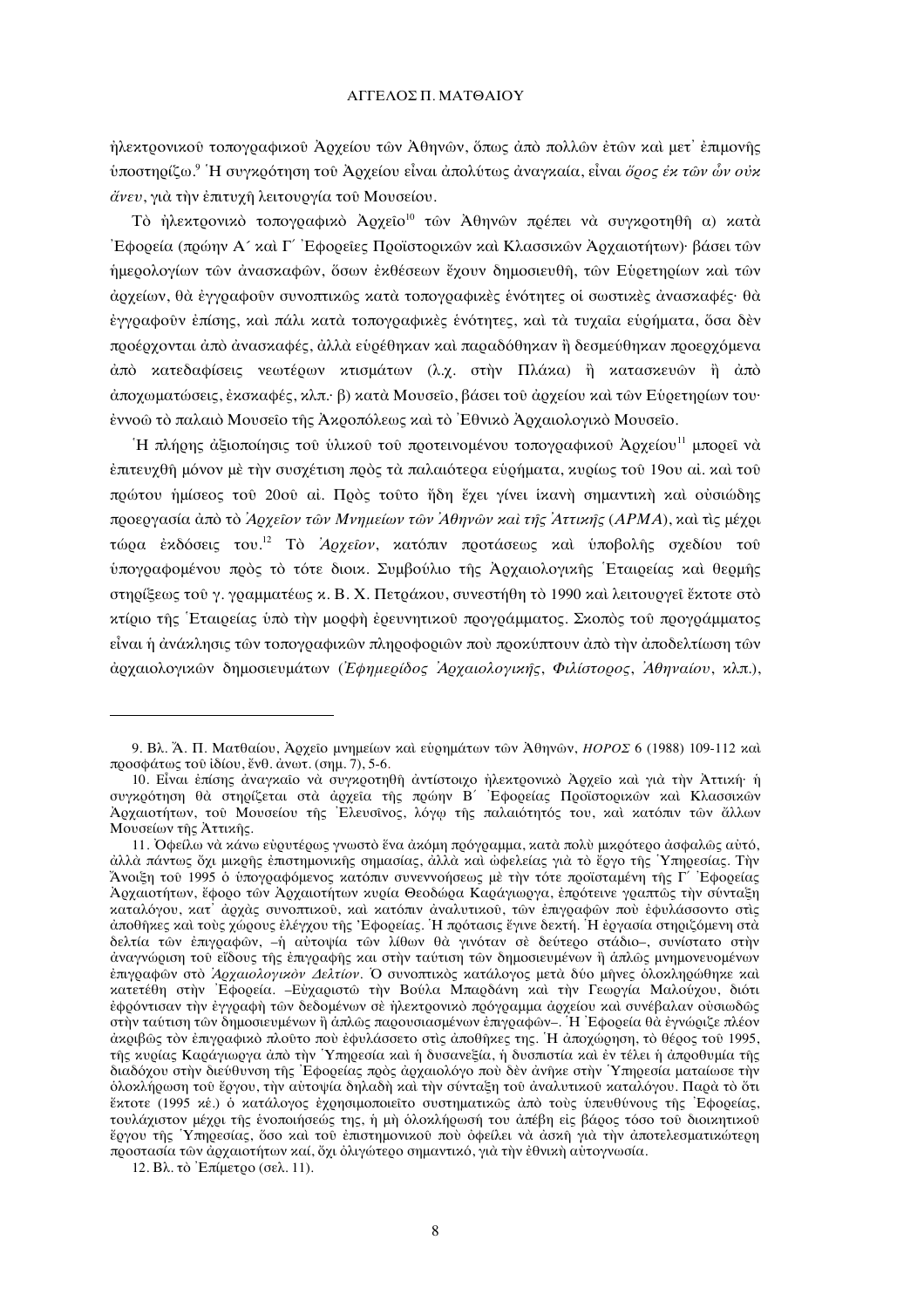των αργαιολογικών και επιγραφικών Συνταγμάτων, του τύπου της επογής, και των παλαιών άρχείων, της Αρχαιολογικής Εταιρείας και της Αρχαιολογικής Υπηρεσίας, καθώς και των άρχείων παλαιών άρχαιολόγων.

Ή επιτευχθείσα γενικώτερη τακτοποίηση και ευρετηρίαση του ιστορικού Αρχείου της Αρχαιολογικής Υπηρεσίας, καθώς και ή άνευ προσκομμάτων πρόσβαση των λογής έρευνητών σὲ αὐτό, – εἶναι ὑπογρέωσίς μου νὰ ἐπισημάνω καὶ ἀπὸ τὴν θέση αὐτὴ τὰ ἐπιτεύγματα, γιὰ τὰ όποια όφείλονται συγχαρητήρια στούς υπευθύνους-, ασφαλώς θα συμβάλη τα μέγιστα στην άξιοποίηση του φυλασσομένου έκει πολυτιμωτάτου ύλικου που άφορα στην πόλη των Αθηνών.

Ή συσχέτιση του υλικου αυτου με τις αναλυτικες κατα τοπογραφικες ενότητες άποδελτιώσεις των παλαιών δημοσιεύσεων του 19ου αί., οι όποιες εκδίδονται στην σειοά του Άρματος, και με το ανωτέρω περιγραφεν ηλεκτρονικό τοπογραφικό Αρχείο των Αθηνών, είναι κατά την γνώμη μου συστατικό στοιχείο της έπιτυχούς και άποτελεσματικής λειτουργίας του Αρχαιολογικού Μουσείου της πόλεως των Αθηνών.

Ή άξιοποίησις του έν δυνάμει υπάργοντος αργειακου θησαυρου θα αποβή κυριώτατα πρός ὄφελος του έργου της Αρχαιολογικής Υπηρεσίας, θὰ διασφαλίση τὴν άποτελεσματικώτερη προστασία των άρχαιοτήτων των Αθηνών, κινητών και άκινήτων, και θα συνεισφέρη στὴν ἐπιστημονιχὴ τεχμηρίωση τῶν ἀργαίων ποὺ θὰ ἐχτεθοῦν ἢ θὰ φυλάσσονται στό νέο Μουσείο.

Προτείνω ὅτι στὸ Αρχαιολογικὸ Μουσείο της πόλεως των Αθηνών πρέπει νὰ προβλεφθή θεσμικώς ή σύσταση και λειτουργία, παραλλήλως πρός το Μουσείο, επιστημονικού έρευνητικού Κέντρου της Ίστορίας και της Αρχαιολογίας των Αθηνών, ή βάσις εκκινήσεως του όποίου μπορεί να είναι το ήλεκτρονικό τοπογραφικό Άρχειο.

Τὸ Κέντρο δεν πρέπει νὰ περιορισθή στους άρχαίους, χριστιανικους και βυζαντινους γρόνους, για τις αργαιότητες και τα μνημεία των όποίων έκ του νόμου κυρίως μεριμνα ή Αργαιολογική Υπηρεσία, -δεν λησμονώ τις Εφορείες νεωτέρων μνημείων-. Πρέπει να έπεκτείνη την συστηματική έρευνα και να περιλάβη και τους νεωτέρους γρόνους (τους μεταβυζαντινούς, της όθωμανικής κυριαργίας και της δημιουργίας και αναπτύξεως του νεοελληνικού κράτους). Παρά τα κατά καιρούς υποστηριζόμενα παλαιότερα.<sup>13</sup> άλλα καί προσφάτως προβαλλόμενα από ημιεγγραμμάτους πανεπιστημιακούς εξ ίδεοληψίας ή (καί) εξ άγνοίας πεοί «άνακαλύψεως» της Έλληνικής αογαιότητος, η ιστορία, -περιορίζομαι έδώ στον τόπο πού ένδιαφέρει, την Αθήνα-, είναι συνεχής, βεβαίως όχι εύθύγραμμη.

Η δημιουργία του Κέντρου θά καλύψη τὸ ἀνεπίτρεπτο ἐπιστημονικὸ κενὸ τῆς συστηματικής έρευνας και μελέτης της Ιστορίας των Αθηνών από τους αργαιοτάτους χρόνους μέχρι και τον 20ο αίωνα· είναι πράγματι λυπηρότατο ότι ούτε το Πανεπιστήμιο Άθηνων, έννοω τήν Φιλοσοφική Σχολή, ώς πρωτίστως ὄφειλε, άλλά ούτε κάποιος άλλος επιστημονικός φορεύς

<sup>13.</sup> Η έξ ιδεοληψίας δυσχέρανσις πρός την αρχαιότητα συνέβαλε στην έρμηνεία περι ασυνεχείας και τομών στην Ελληνική ιστορία μερικών έκ των πρώτα φερόντων Ελλήνων ιστορικών των νεωτέρων γρόνων, οι οποίοι διέλαμψαν κυρίως μετά την μεταπολίτευση και επέδρασαν στην διαμόρφωση τόσο νεωτέρων ερευνητών, όσο και της κοινής γνώμης. Λαμπρες και μόνες, πιθανώτατα, εξαιρέσεις υπηρξαν οι παλαιότεροι και σπουδαΐοι Νίκος Σβορώνος (1911-1989) και Σπύρος Βρυώνης (1928-2019) αλλά εκείνων ή είκόνα της μακράς διαρκείας, έκτός της διαρκούς άναστροφής και οικειώσεως με τις πρωτογενείς πηγές και πέραν της μεθόδου, εστηρίζετο στην εποπτεία της Ελληνικής ιστορίας από το απώτερο παρελθόν, άπό τους παλαιοχριστιανικούς χρόνους.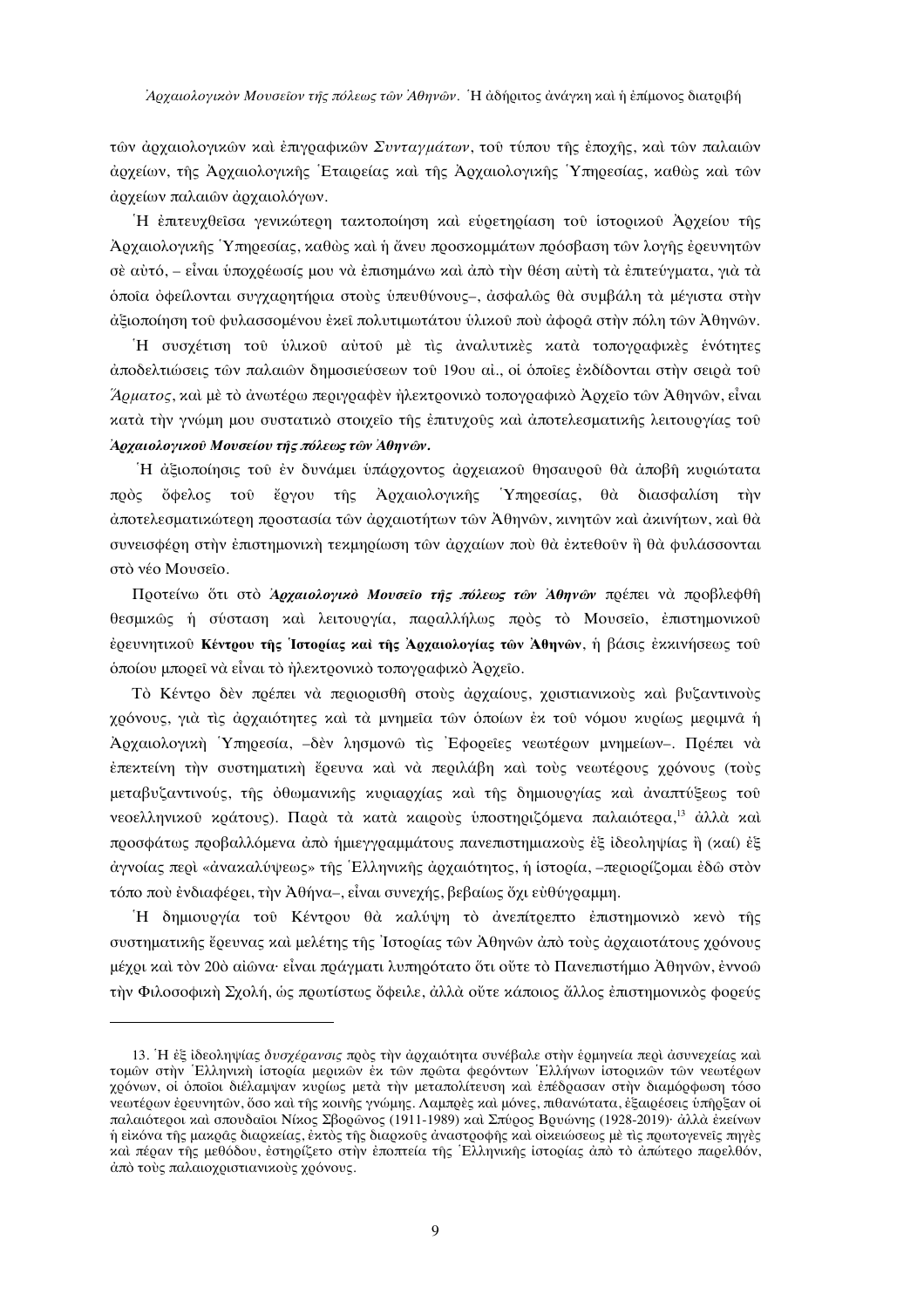### ΑΓΓΕΛΟΣ Π. ΜΑΤΘΑΙΟΥ

(Εθνικό "Ίδουμα Ερευνών, Ακαδημία Άθηνών) δεν προγραμμάτισε και δεν καλλιέργησε συστηματικώς την σχετική έρευνα, ή όποία πολλά και κεφαλαιώδη θα συνεισέφερε στην εθνική αύτογνωσία.

Συμπληρώνονται έφέτος διακόσια χρόνια άπό την κήρυξη της Επαναστάσεως γιά την άποτίναξη τού τουρκικού ζυγού, την κατάκτηση της έλευθερίας των Ελλήνων και την δημιουργία ανεξαρτήτου κράτους. Στην διαμόρφωση ελευθέρου πνεύματος και αγωνιστικού φρονήματος συνέβαλαν μεγάλως τα όρατα τότε λείψανα των αρχαιοτήτων και τα κείμενα των άρχαίων συγγραφέων.

Μεταξύ των άγωνιστών του Είκοσιένα υπήρξε και ο Αθηναίος Κυριακός Σ. Πιττάκης, στον έρωτα του όποίου πρός τα προγονικά λείψανα, δς και έν καιρώ πολέμου, όπως γράφει, ήν αδιάσπαστος σύντροφος, όφείλεται ή αποχάλυψις, ή σωτηρία και ή διατήρησις μεγίστου πλήθους άρχαιοτήτων των Άθηνων.

Στην ίερη μνήμη του αγωνιστου της έλευθερίας και ήρωος κτίστου της Ελληνικής άργαιολογίας, όφείλει ή Έλληνική πολιτεία ώς έλαγίστη ένδειξη τιμής νὰ ὀνομάση τὸ νέο Μουσείο Πιττάκειον Αρχαιολογικό Μουσείο της πόλεως των Αθηνών.

# ΑΝΤΙ ΕΠΙΛΟΓΟΥ

Ή σεβαστή κυρία Θεοδώρα Καράγιωργα, στην όποία και αφιερούται το κείμενο, προστάτευσε, έμερίμνησε, έδημοσίευσε και ανέδειξε τα αρχαία των περιφερειών που υπηρέτησε, και μάλιστα των Αθηνών. Η Ελληνική αρχαιολογία της οφείλει πολλά· οι νεώτεροι άρχαιολόγοι ιδιαιτέρως, γιά το πρότυπο παράδειγμα στην άσκηση των καθηκόντων και το έπιστημονικό της έργο, για το ανεπίληπτο ήθος και την παρρησία της.

Την εύγαριστώ θερμότατα και άπο την θέση αύτη για την έμπιστοσύνη που μου έδειξε στα νεανικά επιστημονικά μου βήματα. Μού επέτρεψε και με ενεθάρρυνε να δημοσιεύσω σημαντικές Αττικές έπιγραφές πού άνεγνώρισα στις άποθήκες της Εφορείας παρά τις ύποτονθοούζουσες άντιοοήσεις, -είμαι βέβαιος-, άρχαιολόγων της Γ΄ Εφορείας και όχι μόνον αύτης, διότι ήμουν νέος, έκτος της Υπηρεσίας και μαθητης του Στέφανου Ν. Κουμανούδη.

Η απρόσκοπτη πρόσβαση στούς λίθους, ή ενθάρρυνση και ή δημιουργία θετικού προηγουμένου εύνόησαν την μελέτη των επιγραφων και της τοπογραφίας των Αθηνων και άπο νεώτερα μέλη της Ελληνικής Επιγραφικής Εταιρείας και άνοιξαν τον δρόμο στην άνθηση των Αττικών επιγραφικών σπουδών από Έλληνες επιγραφικούς. Δεν το λησμονούμε.